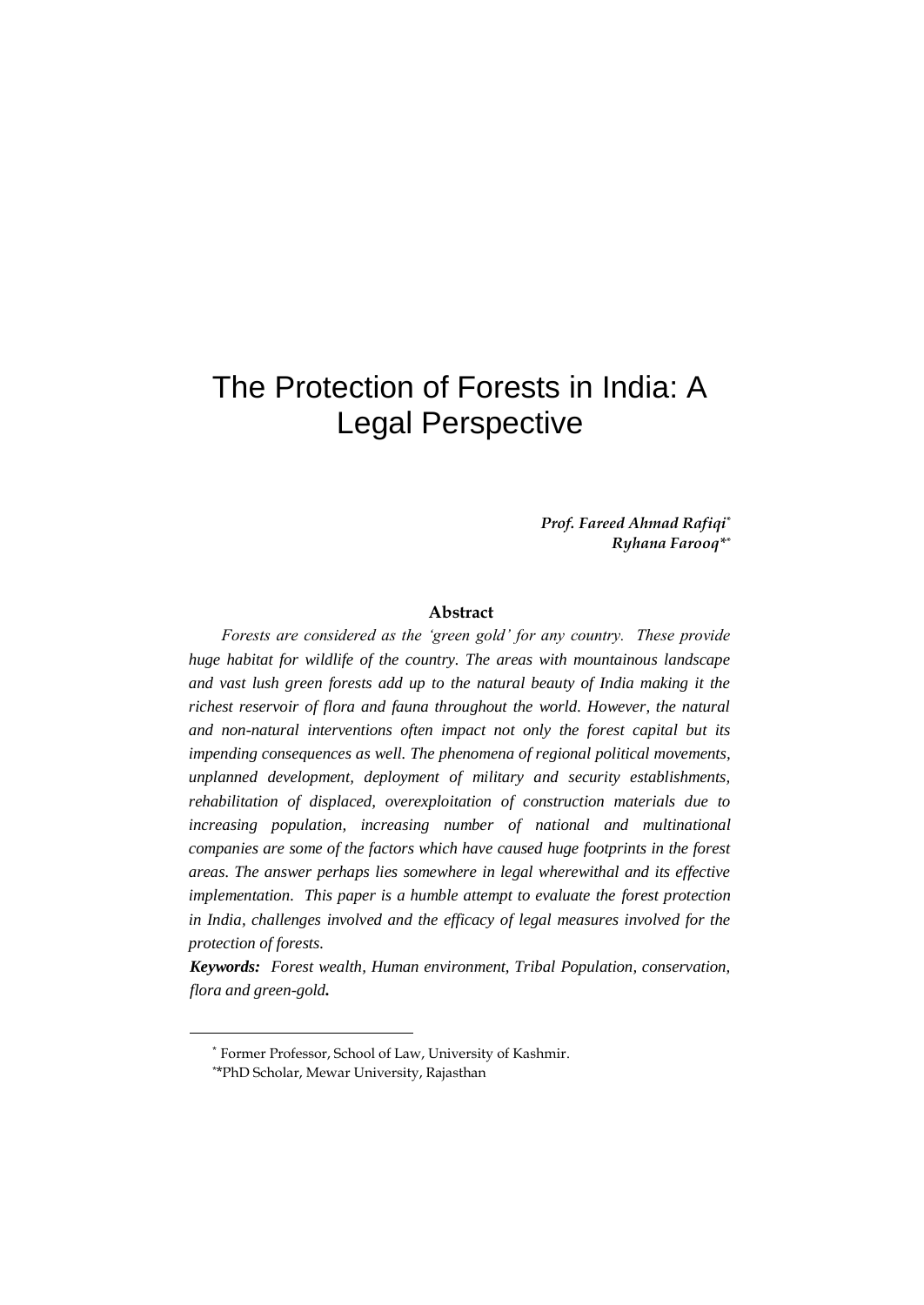#### **Introduction**

The UN Conference on Human Environment and Development at Stockholm in 1972 is considered as the *Magna Carta* of environment protection where the world community got together to discuss environmental concerns related to human development. This conference resulted in the "Stockholm Declaration on the Human Environment." The Principle 1 of Stockholm Declaration succinctly stated that "man has the fundamental right to freedom, equality, and adequate conditions of life, in an environment of a quality that permits a life of dignity and wellbeing, and he bears a solemn responsibility to protect and improve the environment for present and future generations".<sup>1</sup> The Montreal Protocol, 1987(ozone treaty),<sup>2</sup> the Bruntland Commission Report of 1987 on sustainable development,<sup>3</sup> the Earth summit of 1992 at Rio De Jenario,<sup>4</sup> the UN framework Convention on Climate Change of 1992,<sup>5</sup> Earth summit of Johannesburg in 2002,<sup>56</sup> the Kyoto Protocol on climate change  $2005$ ,<sup>7</sup> are some of the significant international initiatives towards

<sup>1</sup> Jaiswal, P.S. *Environmental Law*, p:16, (3rd edition, Allahabad Law Agency, 1559 Outram Lines, Near Kingsway Camp, Delhi 110009)

<sup>2</sup> The Montreal Protocol on Substances that Deplete the Ozone Layer(a protocol to the Vienna Convention for the Protection of the Ozone Layer) is an international treaty designed to protect the **ozone layer** by phasing out the production of numerous substances that are responsible for ozone depletion. It was agreed on 16 September 1987, and entered into force on 1 January 1989, followed by a first meeting in Helsinki, May 1989.

<sup>3</sup> Our Common Future, also known as the Brundtland Report, from the United Nations World Commission on Environment and Development (WCED) was published in 1987. Its targets were multilateralism and interdependence of nations in the search for a sustainable development path. The report sought to recapture the spirit of the Stockholm Conference - which had introduced environmental concerns to the formal political development sphere. Our Common Future placed environmental issues firmly on the political agenda; it aimed to discuss the environment and development as one single issue.

The United Nations Conference on Environment and Development (UNCED), also known as the Rio de Janeiro Earth Summit was a major United Nations conference held in Rio de Janeiro from 3 to 14 June 1992. An important achievement of the summit was an agreement on the Climate Change Convention which in turn led to the Kyoto Protocol and the Paris Agreement. Another agreement was to "not to carry out any activities on the lands of indigenous peoples that would cause environmental degradation or that would be culturally inappropriate".

<sup>&</sup>lt;sup>5</sup> The objective is to "stabilize greenhouse gas concentrations in the atmosphere at a level that would prevent dangerous anthropogenic interference with the climate system"

<sup>6</sup> The World Summit on Sustainable Development, WSSD or ONG Earth Summit 2002 took place in Johannesburg, South Africa, from 26 August to 4 September 2002. It was convened to discuss sustainable development by the United Nations.

<sup>7</sup> The Kyoto Protocol is an international agreement linked to the United Nations Framework Convention on Climate Change, which **commits** its Parties by setting internationally binding emission reduction targets.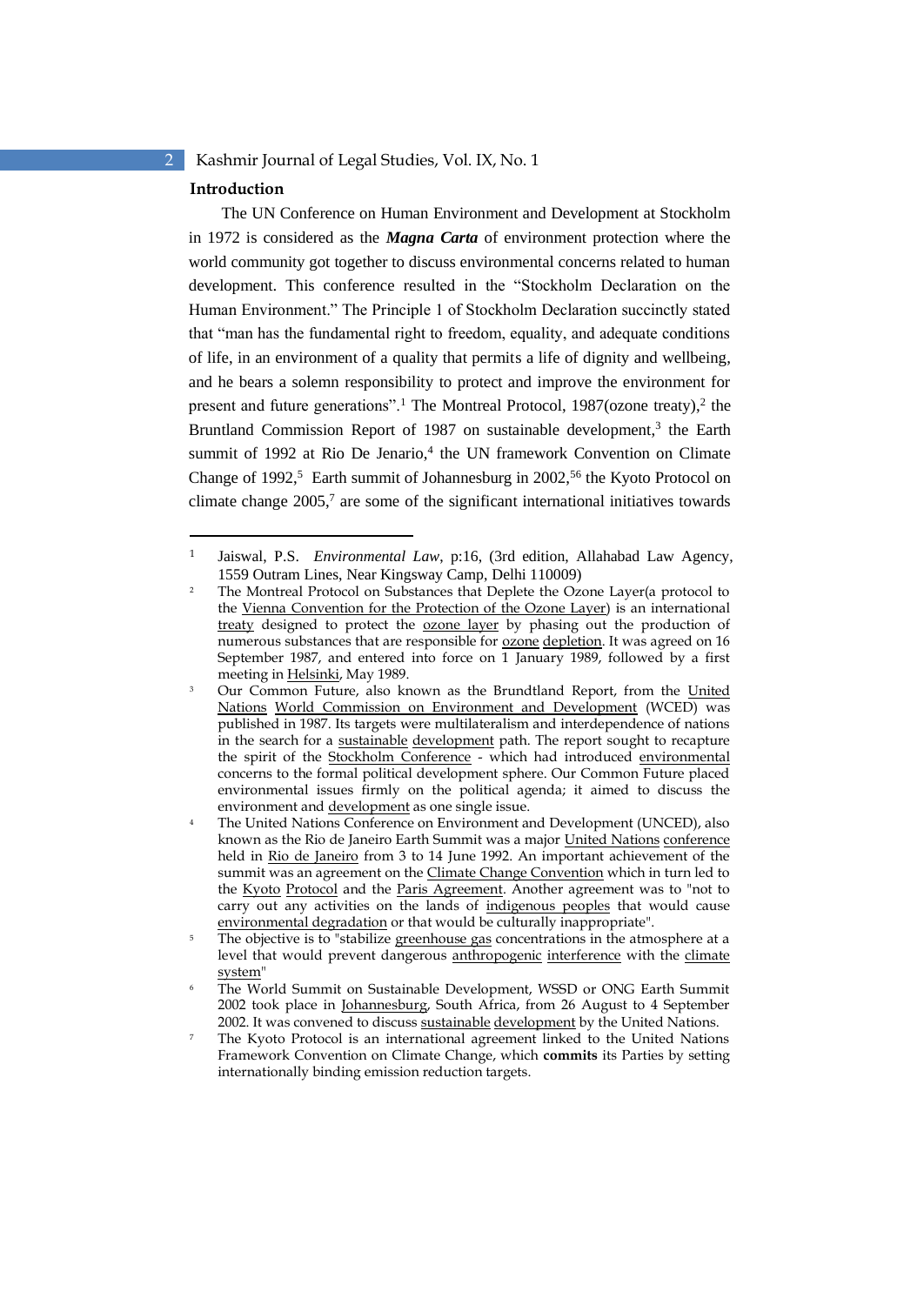the environmental protection and preservation at global level. Forests form the major component of the overall environmental graph in terms of maintaining the ecological balance. However, the forests are increasingly seen as Commercial Avenue rather than natural habitat and source of ecological balance for human beings along with the flora and fauna. Tribal populations feeding upon forests are also under the threat of displacement. Besides these environmental and ecological benefits, forest bring revenue to the state, supply raw material to industries, and act as a source of natural resources and minerals.

# **Forest Wealth: Conceptual Background**

As per the India State of Forest Report (ISFR) 2019, forest cover is 21.67% or 0.13% more than ISFR 2017(21.54 % in ISFR 2017). Forest and tree cover is  $25.56\%$  (24.39 % in ISFR 2017).<sup>8</sup> However, Forest is not equally distributed all over India. The Forest Survey of India (FSI) is a premier national organization under the Union Ministry of Environment and Forests, responsible for assessment and monitoring of the forest resources of the country regularly<sup>9</sup>. According to the survey, the laws on forests and environment in India are more focused on revenue, rather than preservation and conservation of forest wealth. The laws have become defunct being less effective. The local communities' accessibility is very restricted to forest areas. The perpetual lease and license mechanism which has been adopted vis-à-vis forests and activities related to them have also hurt the forest protection. The main legislation for the protection of forests in India happens to be the Indian Forest Act 1927 which is comprehensive and consolidating. The States have also over the period of time come with legislation relating to forests imposing Governmental control over forests by demarcating them into reserved forests, protected forests and village forests. Based on a revenue-oriented policy, its main object was to regulate dealing in forest produce and augment the public exchequer by levy of duties on timber. The Indian Forest Act gives the state jurisdiction over both public and private forests and facilitates the extraction of timber for profit. It is to be remembered that at the inception of Constitution 'forests' were placed under State List. However, in 1976 the field was

<sup>8</sup> Available at: https://www.onlyiasexam.com/2020/06/give-account-offorestwealth-of-india.html#:

<sup>9</sup> **India has 2% of the Global forest area, standing at 10th position among the top ten countries in respect of forest area.** Russia Federation tops the list with 20% of the global forest cover.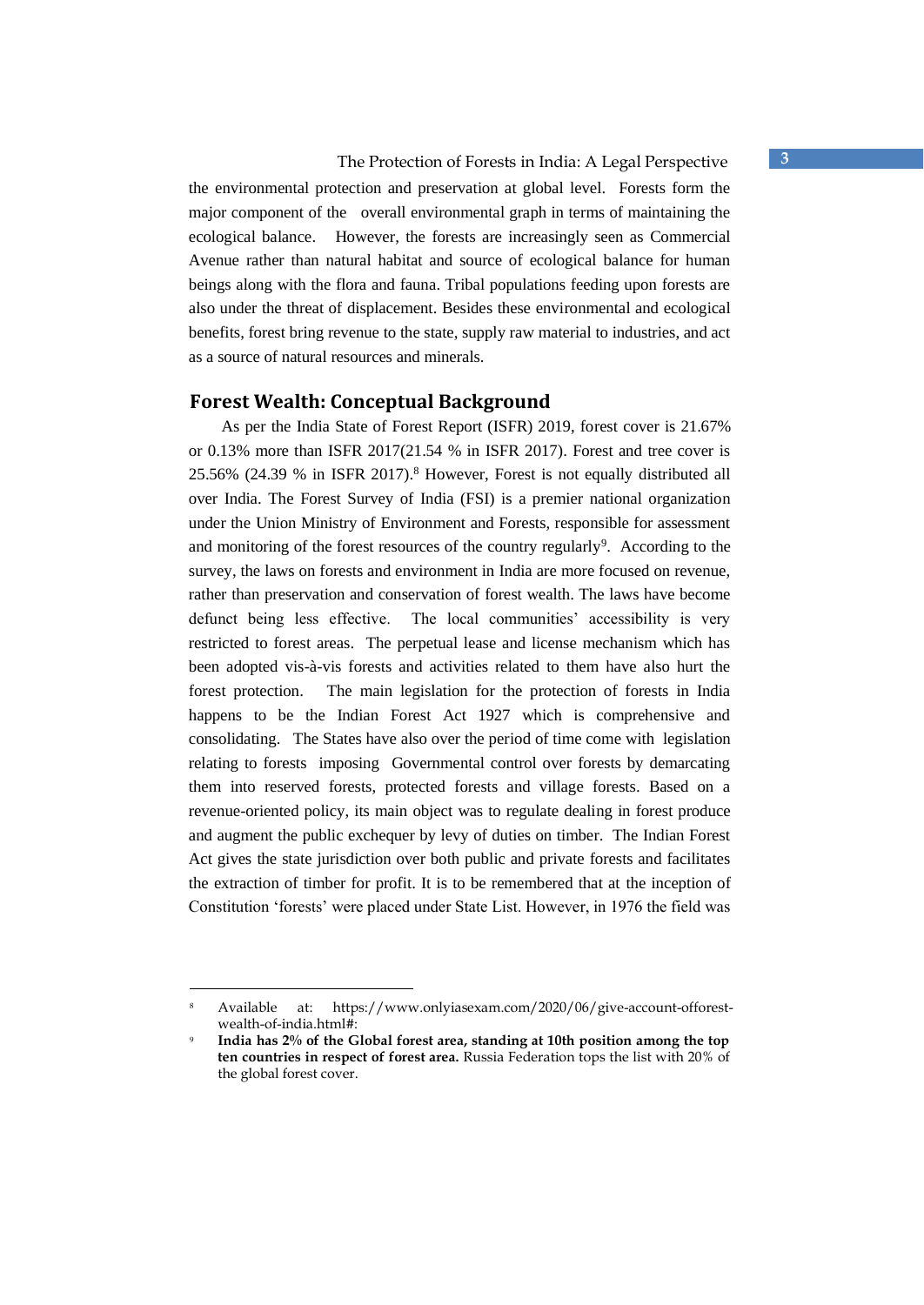placed in Concurrent List, thus enabling both Parliaments, as well as, State to make laws on the preservation of forests $10$ .

# **Indian Forest Act, 1927**

Indian Forest Act, 1927 is a comprehensive legislation which also consolidated the previous laws relating to forests. The Act consists of 86 sections divided into 13 chapters. The main objects of the Act have been: to consolidate the laws relating to forests; Regulation of and the transit of forest produce; to levy duty on timber and other forest produce.

The term **"forest"** has not been defined in the Act. According to the Food and Agriculture Organization (FAO) forest means:

*All lands bearing vegetative association demarcated by trees of any size, exploited or not, capable of producing wood or other food products.*

Once the Forest Settlement Officer settles all the rights either by admitting them or rejecting them, as per the provisions of the Act, and has heard appeals, if any, and settled the same, all the rights with the said piece of land, with or without alteration or modification of boundaries, vest with the State Government. Thereafter, the State Government issues notification declaring that piece of land to be a Reserved Forest.<sup>11</sup>

The Government may assign to any village community the rights over a land which may be a part of a reserved forest for use of the community. Usually, forested community lands are constituted into Village Grazing Reserve. Parcels of land so notified are marked on the settlement revenue maps of the villages.<sup>12</sup>

Protected forests are an area or mass of land, which is not a reserved forest, and over which the Government has property rights, declared to be so by a State Government. It does not require the long and tedious process of settlement, as in case of declaration of a reserved forest. However, if such a declaration infringes upon a person's rights, the Government may cause an inquiry into the same; but pending such inquiries, the declaration cannot abridge or affect such rights of persons or communities.<sup>13</sup>

<sup>10</sup> The Forest law is proposed to be amended in tune with the modern challenges to ecological wealth, for example see, Forest Policy Division, MOEF&CC, GoI [Proposed Indian Forest (Amendment) Act, 2019].

<sup>11</sup> Section 20

<sup>12</sup> Section 28

<sup>13</sup> Section 29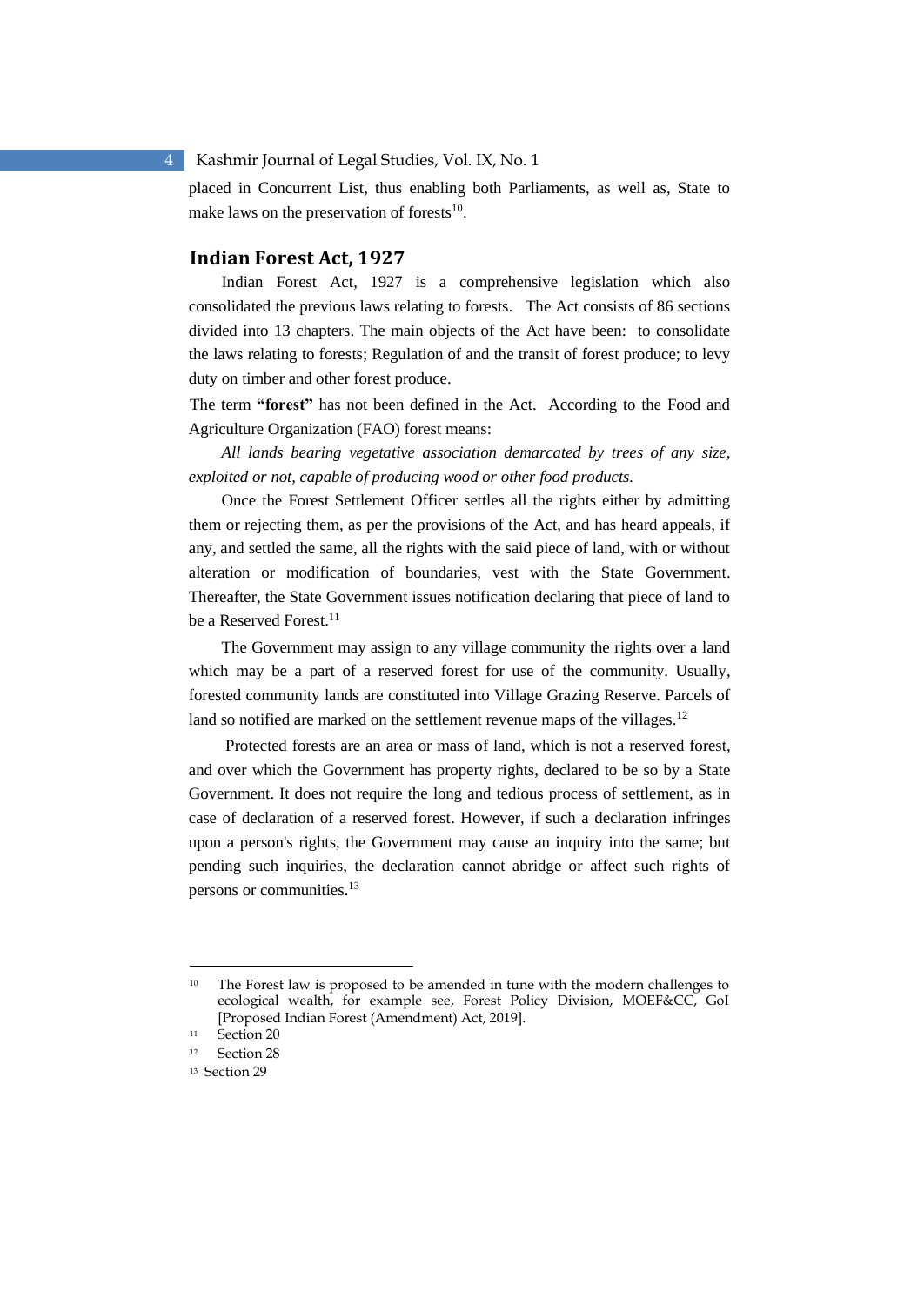# **Drawbacks of the Indian Forest Act, 1927**

The Act does not thrust upon forests as a source of ecological balance and life habitat. Rather more focus is on generating of revenue rather than preservation of forests. No elaborations have been made upon conservation of forests to protect biodiversity. This enactment paves way for the Government to gain more power over the forest produce rather than its conservation and protection of vegetation. The Act mainly focuses on the forest land, its produce and the officers whereas there are no detailed provisions for the fauna under the Act. There is no mention of protection of wild life, flora and fauna in the Act.

However, a separate legislation<sup>14</sup> for the protection of wild life was enacted later on after a long time. Cutting of timber is facilitated by this Forest Act, even though taxes are levied on them. The Act though wanted to protect the rights of the forest dwellers, it failed to meet the expectations of the local inhabitants as they were denied the occupancy and property rights even after residing in the forests for years. It can be inferred easily from the reading of the Act, that it regulates the cutting of trees and earning of revenue from such cutting of the trees and the forest produce. The interests of nomads and tribal indigenous people living in forest areas from centuries have not been taken care of. They have been deprived of their rights to use the forest and forest produce. It mainly aimed at supplying raw material for forest based industries though forest was accepted as a significant factor in eco-balance and environmental preservation. It is necessary to point out here that revenue oriented attitude towards the forest has continued even after independence. Therefore, this Act of 1927 has failed miserably to protect the forest from unscientific and unplanned exploitation. The Act denied common ownership or occupancy rights or property rights to the occupants of land/tribal. These forest dwellers living there for generations were not given any right over the forest land and forest produce, thereby denying them the valuable right of benefit sharing. Since the Forests were declared to be the property of the government and in case of disputes the Forest settlement officer would have all the rights to decide the claim.

# **Forest Conservation Act, 1980**

In 1980, the Parliament, in response to the rapid decline in the forest covers in India, and also to fulfill the Constitutional obligation under Article 48-A, enacted a new legislation called the Forest Conservation Act, 1980. The basic aim of the Act was to provide for the conservation of forests and for matters connected therewith

<sup>14</sup> Wild Life Protection Act, 1972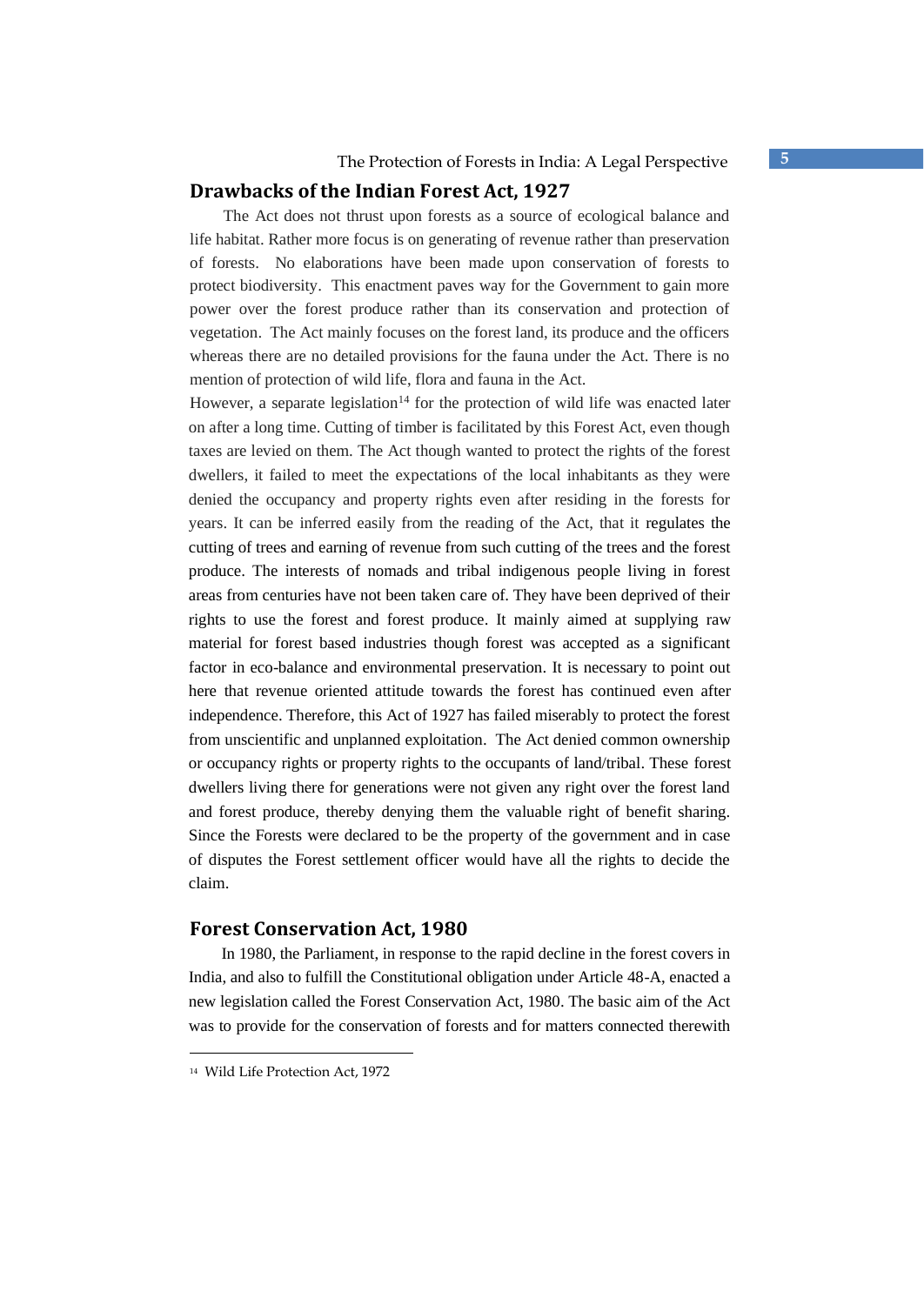or ancillary or incidental thereto. Under the provisions of this Act, prior approval of the Central Government was essential for diversion of forest lands for the nonforestry purposes. The basic objective of the Act avowedly was to regulate the indiscriminate diversion of forest lands for non-forestry uses and to maintain a logical balance between the developmental needs of the country and the conservation of natural heritage. The, guidelines have been issued under the Act from time to time, to simplify the procedures, to cut down delays and to make the Act more user friendly. Prior to 1980, the rate of diversion of forest lands for nonforestry purposes was about 1.43 lakh hectare per annum. However, with the advent of the Forest (Conservation) Act, 1980, the rate of diversion of forest lands was controlled to a certain extent.

The Act allowed the diversion of forest land only for certain purposes, such as, to meet the developmental needs for drinking water projects, irrigation projects, transmission lines, railway lines, roads, power projects, defense related projects, mining etc. For such diversions of forest lands for non-forestry purposes, compensatory afforestation was stipulated and catchment area treatment plan, wildlife habitat improvement plan, rehabilitation plan etc. are being implemented, to mitigate the ill effects of diversion of such vast area of green forests.<sup>15</sup>

# **Compensatory Afforestation**

To monitor the effective implementation of the compensatory afforestation in the country, an authority named as *"Compensatory Afforestation Management and Planning Authority (CAMPA)*" has been constituted at the national level<sup>16</sup>. To

<sup>15</sup> M F Ahmed, "In-Depth Country Study-India", Asia-Pacific Forestry Sector Outlook Study Working Paper Series, Working Paper No: APFSOS/WP/26, October 1997 last visited on 01/12/2021

<sup>16</sup> The Compensatory Afforestation Fund (CAF) Act., 2016 has been notified by Ministry of Environment, Forests and Climate Change, Government of India vide Gazette notification 45, dated 3rd August, 2016. The Act has been enacted to provide for the establishment of funds under the public accounts of India and the public accounts of each State crediting thereto the monies received from the user agencies towards compensatory afforestation, additional compensatory afforestation, penal compensatory afforestation, net present value and all other amounts recovered from such agencies under the Forest Conservation Act, 1980. Based on the Act., the Ministry of Environment, Forests and Climate Change, Government of India had also notified the Compensatory Afforestation Fund Rules, 2018 vide Gazette Notification No. G.S.R. 766 (E), Dtd. 10th August, 2018. Further, the Ministry of Environment, Forests and Climate Change, Govt. of India has notified the National Compensatory Afforestation Fund Management and Planning Authority vide notification No. S.O. 4855 (E), dtd 14.09.2018 and State Compensatory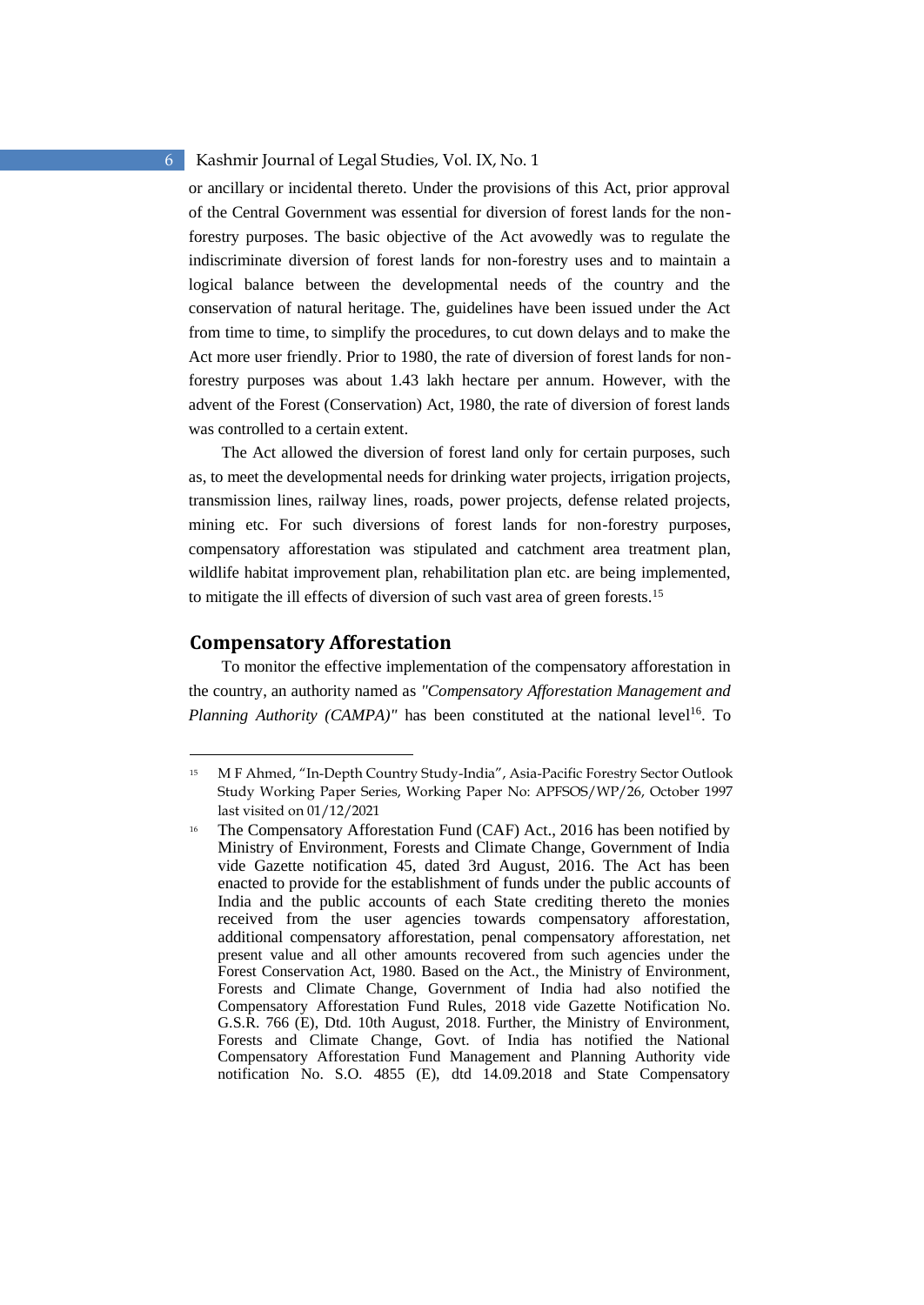# The Protection of Forests in India: A Legal Perspective **7**

buttress said scheme a monitoring cell is envisaged to be set up in the Ministry of Environment & Forests to monitor the movement of proposals at various stages and the compliance of the conditions stipulated in the forestry clearances by the user agencies.

Clearance from Central Government for de-reservation of Reserve Forests, for use of forestland for non-forest purpose and for assignment of leases has been made mandatory under Forest Conservation Act, 1980. The prior approval of Central Government has to be obtained by the State Government or other authority for undertaking any of the above mentioned activities.<sup>17</sup> For this purpose, the proposal has to be sent to the Central Government in the form specified in The Forest Conservation Rules, 1982. In case the proposal for clearances are rejected, a person aggrieved by an order granting environmental clearance can appeal to National Environmental Appellate Authority set up under National Environmental Appellate Authority Act, 1997 within thirty days from the rejection of the proposal.<sup>18</sup>

# **Forest Protection & Role of Judiciary**

The courts in India have played a dynamic role in preserving the environment and eco-system. The Constitutional Provisions like Article 21 and 14 have been widely interpreted and invoked by the Supreme Court and High Courts for the protection and restoration of glory of forests.

The *Dehradun Valley Litigation*<sup>19</sup> is significant case requiring Supreme Court to balance environmental and ecological integrity against industrial demands on forest resources. The case arose from haphazard and dangerous limestone quarrying practices in the Missouri Hill Range of the Himalayas. The State failed to stop illegal mining in the Dehradun Forests resulting in huge landslides and other environmental disasters like drying up of springs and shortage of otherwise abundant water supplies. Illegal mining leases were renewed and created havoc in the Dehradun valley full of lush green forests. This all happened with the covet support of government authorities. The Apex Court played an activist role in this litigation, essentially conducting a comprehensive environmental review and

Afforestation Fund Management and Planning Authority vide notification No. S.O. 4856 (E), dtd 14.09.2018.

<sup>17</sup> Section 2 of the 1980 Act

<sup>18</sup> Rekha Singhal, "Changing Modes of Forest Governance in India: Evolution or Revolution?" Indian Institute of Forest Management, pp5672, http://awsassets.wwfindia.org/downloads/forest\_governance.pdf.

<sup>19</sup> Rural Litigation and Entitlement Kendra, Dehradun v State of Uttar Pradesh AIR 1985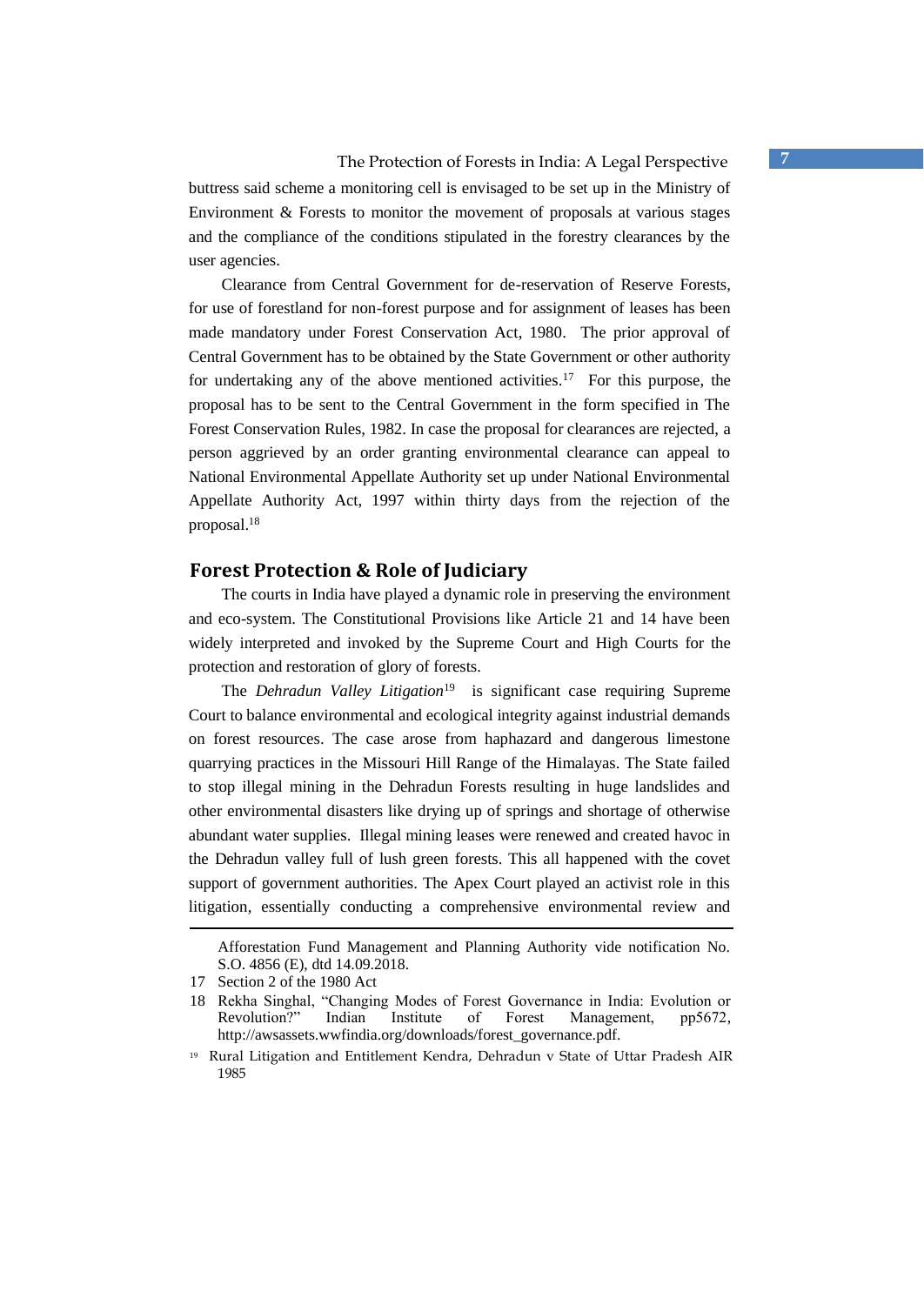analysis of the national need for mining operation located in the Dehradun Valley. It is to be noted that Dehradun Valley mining operations occupied eight hundred hectares of reserved forests. The court concluded in this case in 1988 that continued mining in the Valley violated the Forest Conservation Act, 1980.

 *T. N. Godavarman Thirumulkpad V. Union of India<sup>20</sup>* case has been instrumental in forest conservation in India. Famously known as the "forest conservation case", it is an example of the judiciary overstepping its constitutional mandate. The Court has effectively taken over the day-to-day governance of Indian forests leading to negative social, ecological and administrative effects. This case was initially instituted to address timber felling in the Nilgiri range of Tamil Nadu. But subsequently, when several cases of similar nature were brought before the Court, they were combined with the Godavarman case. This case emerged as the holistic one dealing with all aspects of forest management including definition of forest, working plans, saw mills, dams, mining, infrastructure projects, use of forest land, encroachment, across the country and is not limited to any specific location or State. In this case, the Supreme Court reinterpreted and expanded the scope of the Forest (Conservation) Act, 1980. The word 'forest' was limited only to government declared forests irrespective of whether it had tree cover or not. Likewise, areas with significant tree cover were not regarded as 'forest' simply because in government records it was not declared as 'forest'. Due to this, large areas under good forest cover were outside the purview of the Forest (Conservation) Act, 1980. However, by its order, the SC expanded the term which now included within its scope not only forests as mentioned in government record but all areas that are forests in the dictionary meaning of the term irrespective of the nature of ownership and classification thereof. The case provided momentum to the environment and forest preservation movement across county.

 *Bhagwan Bhoi V. State Of Orissa<sup>21</sup>* In this case the land was shown as forest and in possession of the Forest Department. The only question was as to whether petitioner can carry on Saw Mill on the forest land. It was stated that since the petitioner was not granted license for Saw Mill after 1997, so cannot be renewed. The Supreme Court while considering the question about the object and purpose of the enactment of Forest (Conservation) Act, 1980 issued some guidelines which are as follows:

<sup>20</sup> AIR 1997 SC 1228.

<sup>21</sup> *2003 SCC*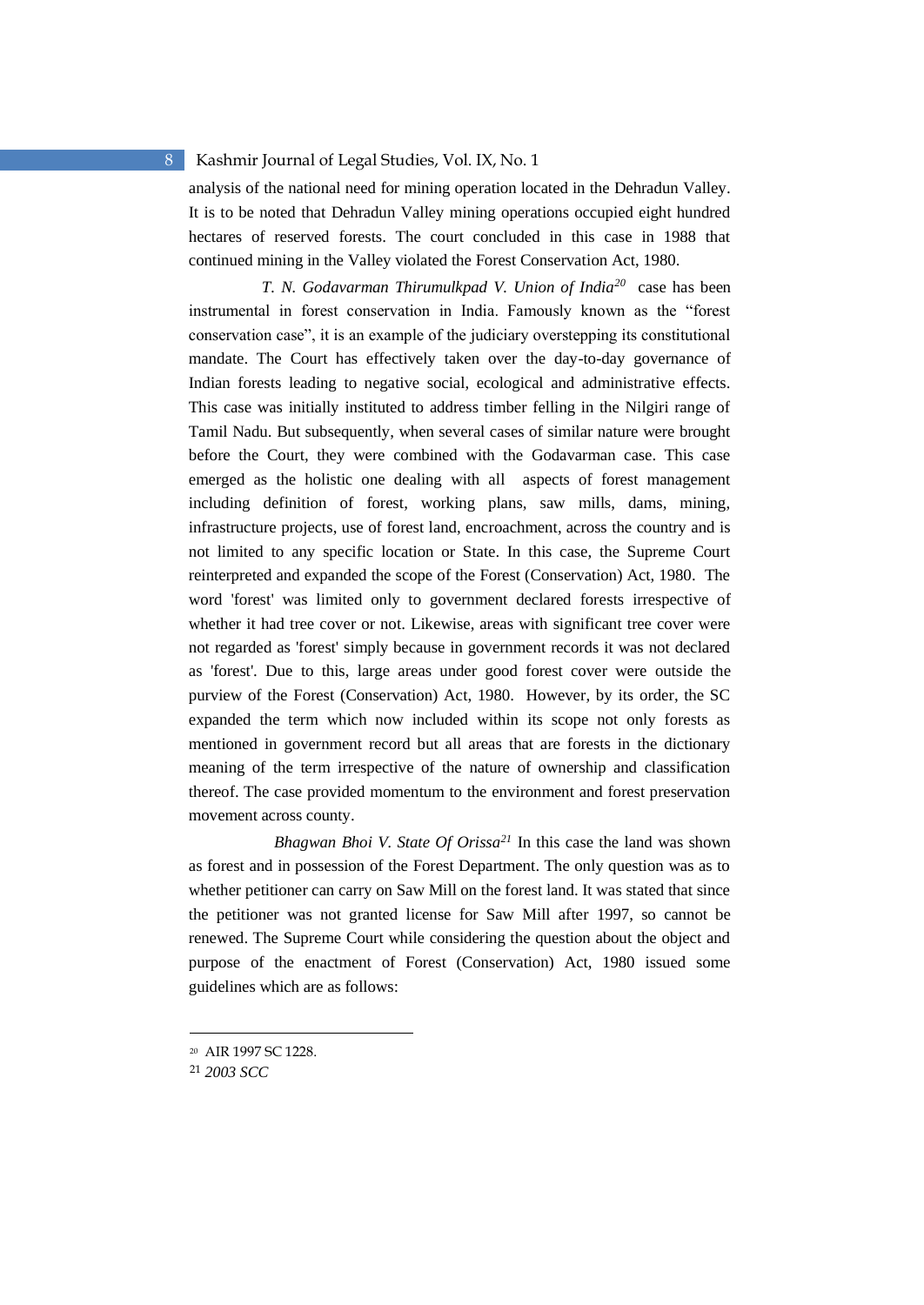The Protection of Forests in India: A Legal Perspective **9**

 *"In view of the meaning of the word "forest" in the Act, it is obvious that prior approval of the Central Government is required for any non-forest activity within the area of any "forest". In accordance with Section 2 of the Act, all ongoing activity within any forest in any State throughout the country, without the prior approval of the Central Government, must cease forthwith. It is therefore, clear that the running of Saw Mills of any kind including veneer or ply wood mills, and mining of any mineral are non-forest purposes and are, therefore, not permissible without prior approval of the Central Government.* 

*Accordingly, any such activity is prima facie violation of the provisions of the Forest Conservation Act, 1980. Every State Government must promptly ensure total cessation of all such activities forthwith."* 

The Government of India has initiated a process of revitalizing the law and policy to conserve and protect the forest resources by seeking public response to the proposed amendments in the current law which may bring a substantial change in the law and policy on forests.<sup>22</sup>

# **Forest Rights Act 2006: A Myth or a Reality**

*Indian government enacted the Forest Rights Act in 2006<sup>23</sup> to correct the historic injustice done to tribal people and forest dweller.24* . Since its enactment in

- (c)right of ownership, access to collect, use, and dispose of minor forest produce which has been traditionally collected within or outside village boundaries;
- (d)other community rights of uses or entitlements such as fish and other products of water bodies, grazing (both settled or transhumant) and traditional seasonal resource access of nomadic or pastoralist communities;
- (e)rights including community tenures of habitat and habitation for primitive tribal groups and pre-agricultural communities;

<sup>22</sup> See the notification of environment, forests and Climate change available at : http://environmentclearance.nic.in/writereaddata/OMs-2004-

<sup>2021/263</sup>\_OM\_02\_10\_2021.pdf

<sup>23</sup> The Scheduled Tribes and Other Traditional Forest Dwellers (Recognition of Rights) Act, 2006, also known as the Forest Rights Act (FRA), has been in force for the last 15 years. See for details : https://science. thewire.in/ politics / rights/15-years-forest-rights-act-claims-recognition-trends/

<sup>24</sup> The Forest Act gives number of rights to forest dwellers which inter alia include:

<sup>(</sup>a) right to hold and live in the forest land under the individual or common occupation for habitation or for self-cultivation for livelihood by a member or members of a forest dwelling Scheduled Tribe or other traditional forest dwellers;…

<sup>(</sup>f) rights in or over disputes lands under any nomenclature in any State where claims are disputed; (g) rights for conversion of Pattas or leases or grants issued by any local authority or any State Government on forest lands to titles;